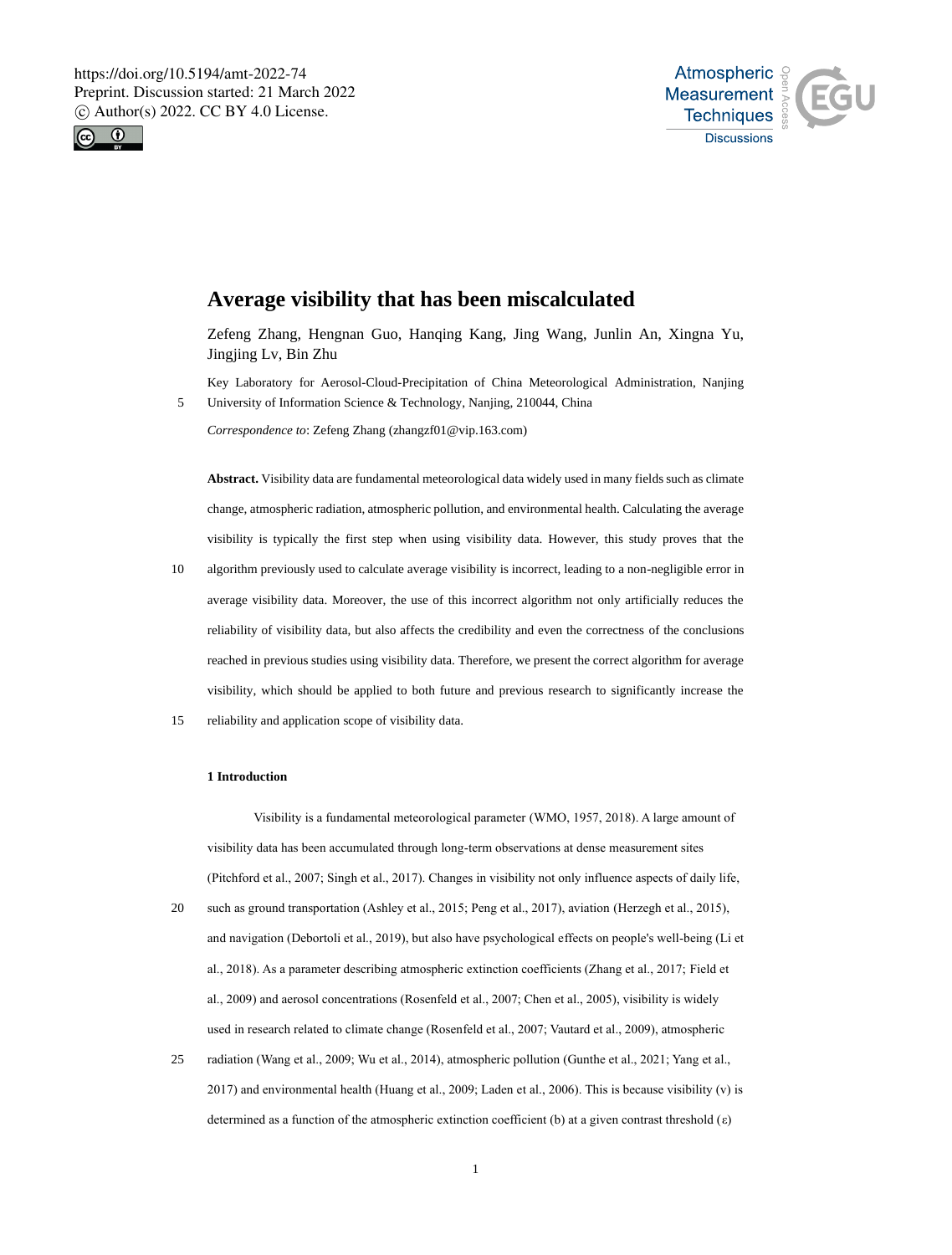



(Koschmieder, 1924) (Eq. 1), and the extinction coefficient is predominantly determined by the aerosol concentration (Che et al., 2007).

$$
v = -\frac{\ln \varepsilon}{b} \tag{1}
$$

Calculating the average visibility is the most frequently performed task when using visibility data (An et al., 2019; Kessner et al., 2013; Zhang et al., 2010). Two methods of calculating the average visibility arise from Eq. 1. The first method directly calculates the average of visibility data using the algorithm shown in Eq. 2. The second method calculates the average extinction coefficient data first, 35 then substitutes the averaged extinction coefficient into Eq. 1 to obtain the average visibility; the

corresponding algorithm is shown in Eq. 3.

$$
\overline{v_2} = \frac{\sum_{i=1}^{n} v_i}{n}
$$
 (2)

$$
\overline{v_3} = -\frac{\ln \varepsilon}{\overline{b}} \tag{3}
$$

where  $\overline{v_2}$  and  $\overline{v_3}$  represent the average visibility calculated using Eq. 2 and Eq. 3, respectively,  $\overline{b}$  is 40 the average extinction coefficient, n is the number of measurements, and  $v_i$  denotes the visibility obtained in the i<sup>th</sup> measurement.

The question arises as to whether the average visibility values calculated by the algorithms of Eq. 2 and Eq. 3 are the same? If not, which is the correct algorithm? Unfortunately, the above questions have not previously been seriously discussed. Intuitively, Eq. 2 has been used as the correct algorithm 45 to calculate the average visibility in previous studies (An et al., 2019; Kessner et al., 2013; Rosenfeld et al., 2007; Singh et al., 2017; Zhang et al., 2017) , and Eq.3 has never been discussed to calculate the average visibility. However, this study proves that Eq. 2 is incorrect, and should not be used to estimate other parameters, such as the concentration of PM2.5 (Chen et al., 2005), aerosol optical depth (Wu et al., 2021), mortality (Huang et al., 2009), etc. Eq. 3 is instead the correct algorithm for calculating 50 average visibility. Therefore, the reliability of both visibility observations and the results of previous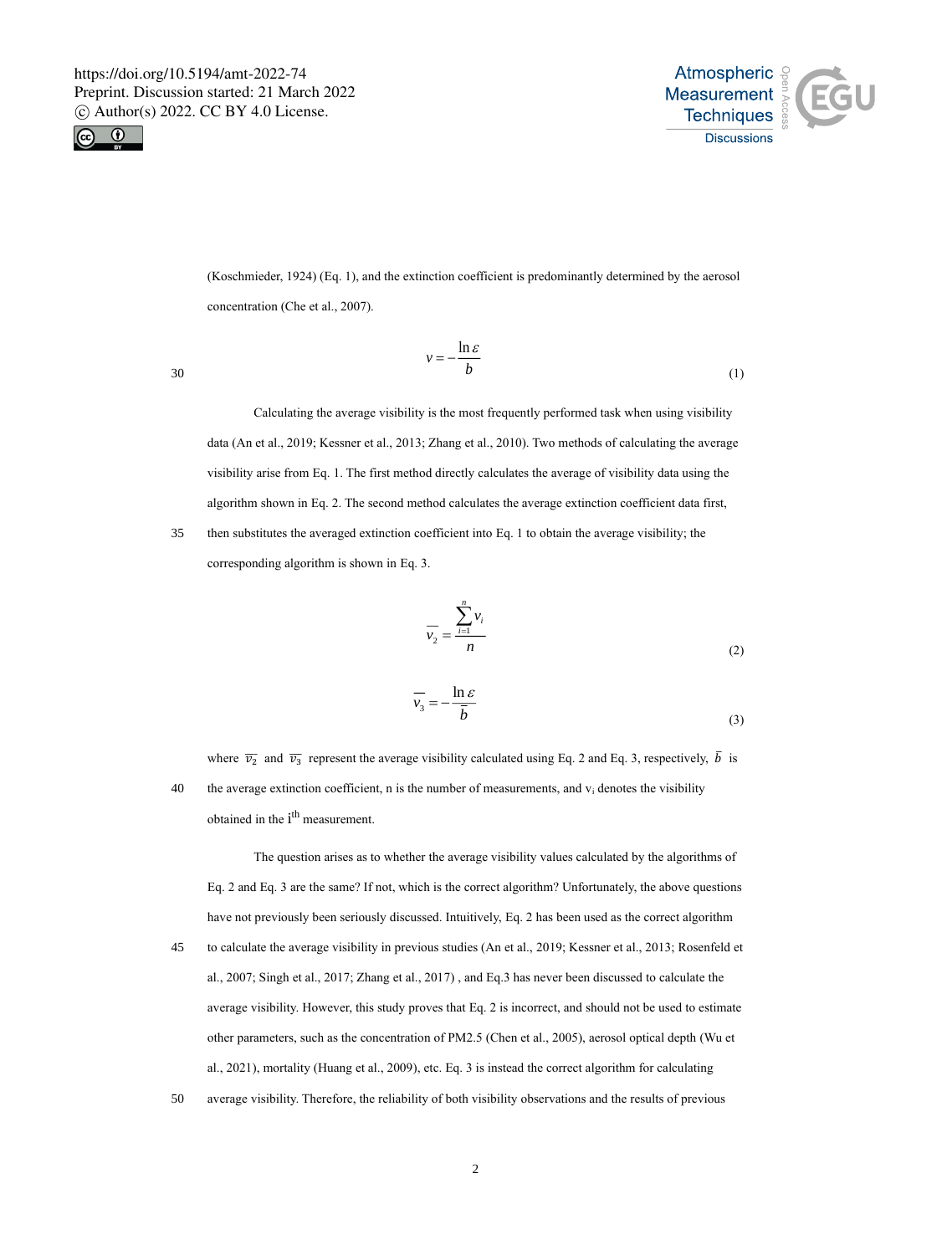



studies using visibility data has been artificially reduced by the continuous use of an incorrect algorithm to calculate the average visibility.

# **2 Inferences**

To determine the correct algorithm between Eq. 2 and Eq. 3, it is necessary to discuss the physical 55 meaning of both algorithms. Because atmospheric visibility is mainly determined by aerosol particles (Wang et al., 2009), to simplify the problem, only the effect of aerosol particles on visibility is considered in this study. Assuming that a total of n measurements are made at the same site with the same time interval, Eq. 4 relates the mass concentration (m) and the mass extinction coefficient (M) of aerosol particles to the extinction coefficient, and to the visibility in the i<sup>th</sup> observation (Cheng et al., 60 2013).

$$
M_i m_i = b_i = -\frac{\ln \varepsilon}{v_i}
$$
 (4)

It should be noted that it is the mass concentration and mass extinction coefficient of aerosol particles that determine the extinction coefficient and visibility of the atmosphere, not the other way around. Similarly, it is the average mass concentration and average mass extinction coefficient of 65 aerosol particles during the observation period that determine the average extinction coefficient and average visibility during the observation period, not the other way around. Therefore, to calculate the average visibility during the observation period, we should first calculate the average mass concentration and the average mass extinction coefficient during the observation period, as shown in Eq. 5.

$$
\frac{1}{m} = \frac{\sum_{i=1}^{n} m_i}{n}, \overline{M} = \frac{\sum_{i=1}^{n} M_i m_i}{\sum_{i=1}^{n} m_i}
$$
\n(5)

Then, we establish the relationship of the average mass concentration and average mass extinction coefficient to the average extinction coefficient and average visibility of the atmosphere. The result is shown in Eq. 6.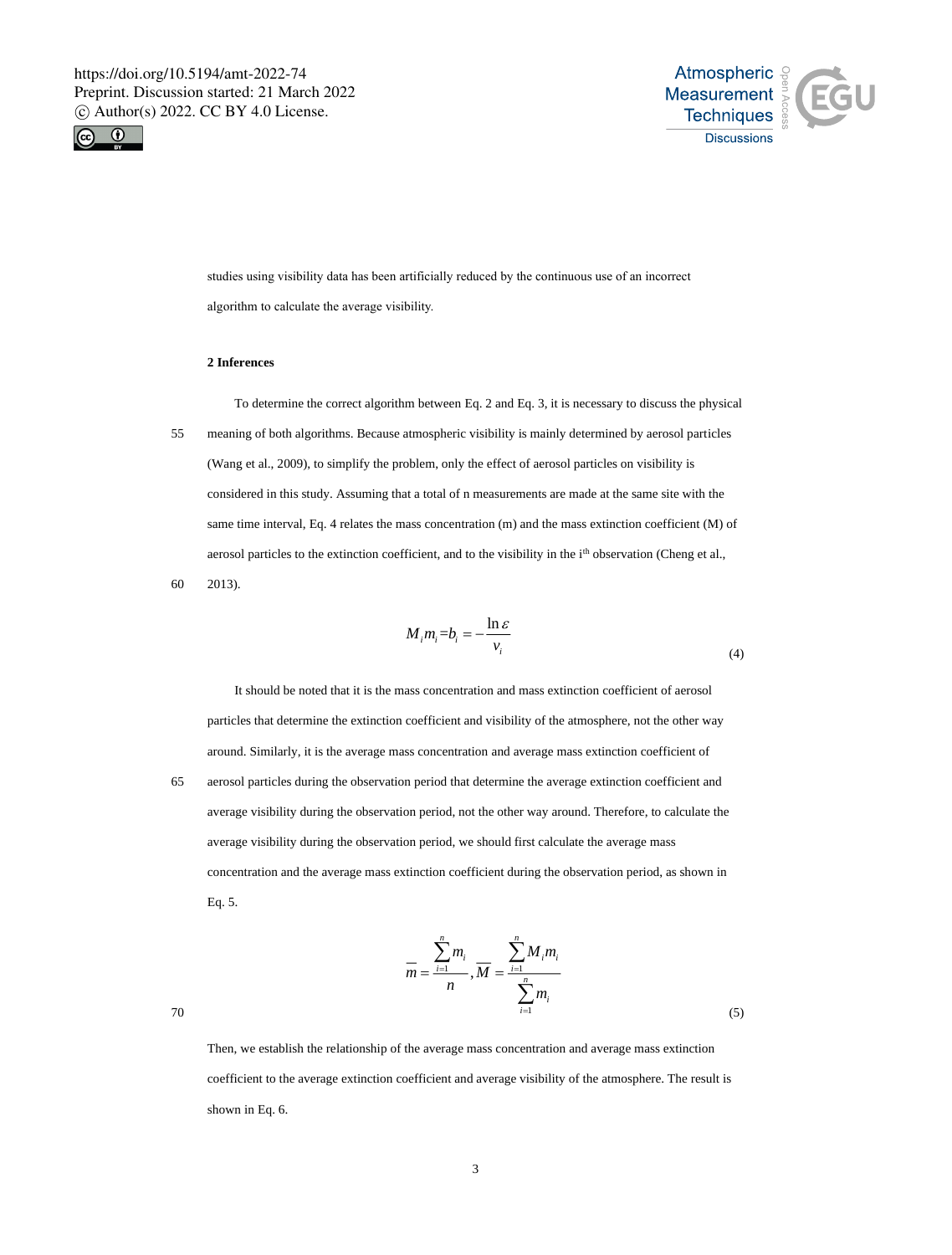



$$
\overline{M}\overline{m} = \frac{\sum_{i=1}^{n} M_i m_i}{n} = \frac{\sum_{i=1}^{n} b_i}{n} = \overline{b} \Rightarrow \overline{v} = -\frac{\ln \varepsilon}{\overline{b}} = -\frac{\ln \varepsilon}{\overline{M}\overline{m}}
$$
(6)

75 A comparison of Eq. 6 and Eq. 3 indicates that they are identical. Therefore, the algorithm of Eq. 3 is the correct algorithm for calculating the average visibility. The following is a discussion of whether the algorithm of Eq. 2 is the correct algorithm, which is characterized by direct calculation of the average visibility using observed visibility data. Equation 7 shows the relationship between the average visibility calculated from the algorithm of Eq. 2 and aerosol particles. Equation 8 gives the relationship

80 between the average extinction coefficient and aerosol particles.

$$
\overline{v}_2 = \frac{\sum_{i=1}^n v_i}{n} = \frac{\sum_{i=1}^n \frac{-\ln \varepsilon}{b_i}}{n} = -\frac{\ln \varepsilon}{n} \sum_{i=1}^n \frac{1}{M_i m_i}
$$
\n
$$
\overline{b} = -\frac{\ln \varepsilon}{n} = -\frac{n}{n}
$$
\n(7)

$$
p = -\frac{1}{\overline{v_2}} = \frac{1}{\sum_{i=1}^{n} \frac{1}{M_i m_i}}
$$
(8)

The relationship of the average visibility and the average extinction coefficients to aerosol particles in Eq. 7 is significantly different from that in Eq. 6; therefore, the algorithm of Eq. 2 is 85 incorrect. The error in Eq. 2 occurs because visibility is treated as an independent variable rather than a function of aerosol particles. This affects the average value of visibility data by increasing the weight of visibility data at low aerosol concentrations and decreasing the weight of visibility data at high aerosol concentrations. As an extreme example, if the concentration of aerosol particles was zero in the i<sup>th</sup> measurement, it follows from Eq. 7 and Eq. 8 that the average visibility obtained from the algorithm 90 of Eq. 2 would be infinitely large and the average extinction coefficient would be infinitely small,

regardless of the concentration of aerosol particles in the other n-1 measurements, which is clearly illogical.

This proves that Eq. 3 is the correct algorithm for calculating the average visibility, whereas Eq. 2 is incorrect. However, this does not necessarily indicate that previous average visibility values 95 calculated using Eq. 2 are not credible. Actual visibility observation data are required to compare the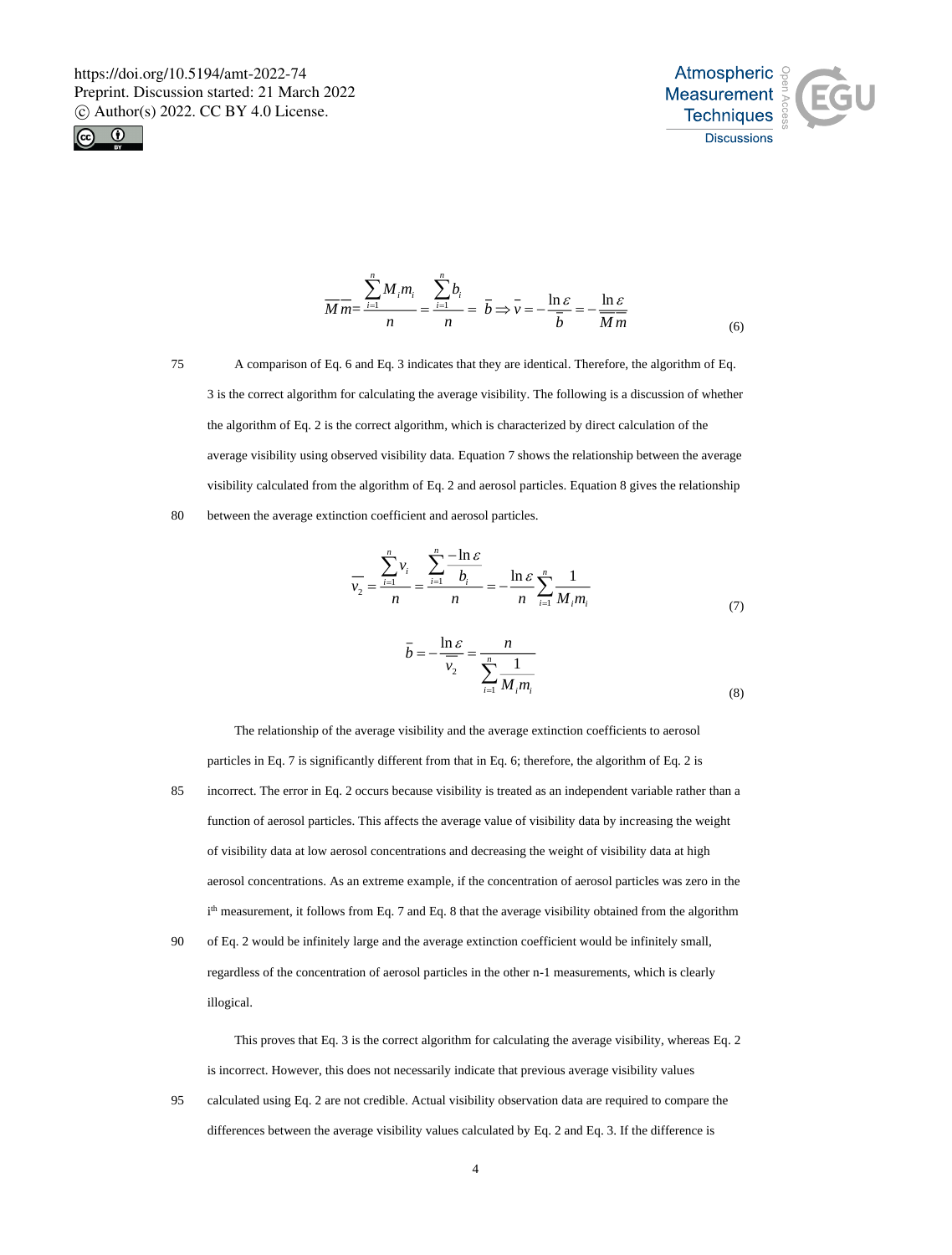



negligible, the average visibility obtained from Eq. 2 is also reliable. If the difference is considerable, then not only should the algorithm of Eq.2 not be used for future calculations of average visibility, but the corresponding results of previous studies should be revised.

### 100 **3 Relative error caused by the erroneous algorithm**

To develop an intuitive understanding of the magnitude of the relative error in average visibility values calculated using Eq. 2, we analyze the visibility data measured at 1-min resolution by a CJY-1 visibility meter (CAMA Measurement & Control Equipments Co., Ltd) on the campus of the Nanjing University of Information Science and Technology in Nanjing, China, during 2010–2017. The details 105 regarding the observation site and instruments are given in Zhang et al. (2017).

Typically, the output of a visibility meter is the value of visibility. Therefore, the average visibility is calculated directly from the output visibility by the algorithm of Eq. 2. However, more steps are required to derive the average visibility using the algorithm of Eq. 3. First, the extinction coefficient in the i<sup>th</sup> measurement (b<sub>i</sub>) is derived by substituting the measured value of visibility (v<sub>i</sub>) into Eq. 1. Then, 110 the average extinction coefficient is calculated using a total of n extinction coefficients. The specific derivation process and results are shown in Eq. 9.

$$
b_i = -\frac{\ln \varepsilon}{v_i} \Rightarrow \bar{b} = \frac{\sum_{i=1}^n b_i}{n} = -\frac{\sum_{i=1}^n \frac{\ln \varepsilon}{v_i}}{n} = -\frac{\ln \varepsilon}{n} \sum_{i=1}^n \frac{1}{v_i} \Rightarrow \overline{v_i} = -\frac{\ln \varepsilon}{\bar{b}} = \frac{n}{\sum_{i=1}^n \frac{1}{v_i}}
$$
(9)

The hourly, daily, monthly, and yearly average visibility values calculated using Eq. 2 and Eq. 3 are shown in Fig. 1a and 1b, respectively. It is clear from the above discussion that Fig. 1a shows the 115 erroneous average visibility calculated by the incorrect algorithm, whereas Fig. 1b shows the average visibility calculated by the correct algorithm. By substituting the values of average visibility during the corresponding period shown in Fig. 1a and Fig. 1b into Eq. 10, we obtain the relative error of the hourly, daily, monthly, and yearly average visibility calculated by Eq. 2. Figure 1c shows the distribution of the magnitude of relative error. The value of 96.3 in the lower-left corner of Fig. 1c indicates that 96.3% of 120 the relative error of the hourly average visibility calculated by Eq. 2 falls within the range of 0–10%.

$$
X\% = \frac{\overline{v_2} - \overline{v_3}}{\overline{v_3}} \times 100\%
$$
\n(10)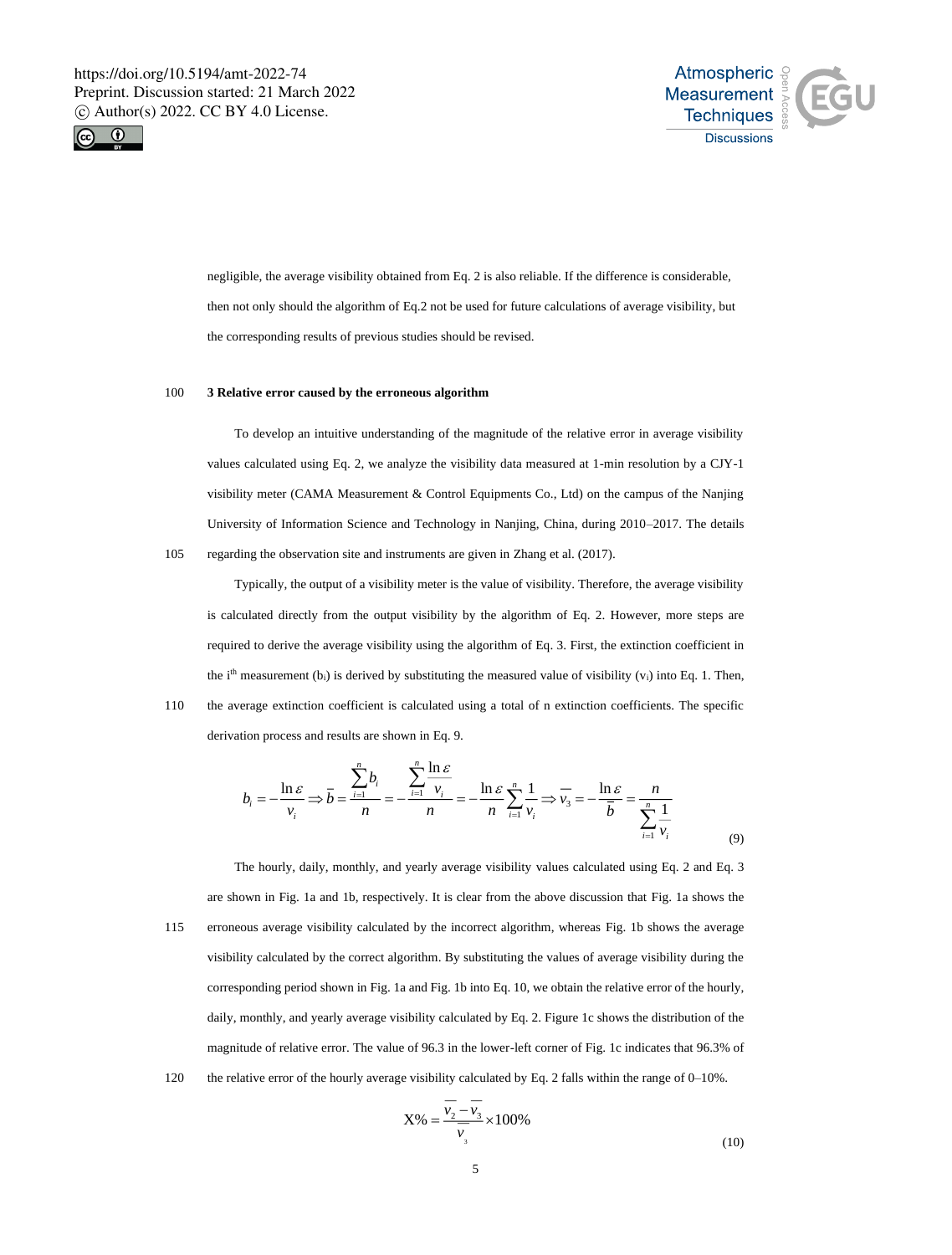





**Figure 1: Comparison of average visibility calculated from the algorithms of Eq. 2 and Eq. 3: (a) average visibility calculated by the algorithm of Eq. 2. (b) average visibility calculated by the**  125 **algorithm of Eq. 3. (c) distribution of the relative error of the average visibility calculated by Eq. 2.**

As shown in Fig. 1, the average visibility calculated using Eq. 2 (Fig. 1a) is always higher than that calculated using Eq. 3 (Eq. 9) (Fig. 1b); therefore, all values of the relative error lie in the range of greater than zero. The results in Fig. 1 are not a coincidence because of the specificity of the measurement data, 130 but an inevitable result that will appear when calculating the average of any visibility measurement data using the algorithms of Eq. 2 and Eq. 3. A more in-depth look at Eq. 2 and Eq. 9 (Eq. 3) reveals that Eq. 2 calculates the arithmetic mean of visibility, whereas Eq. 9 calculates the harmonic mean of visibility. It has been mathematically proven that, unless all values used to calculate the average are the same, the arithmetic mean is always greater than the harmonic mean; the greater the variation in the data, the greater 135 the difference between the two (Ferger, 1931).

The relationship between the arithmetic mean and harmonic mean can explain the distribution of the relative error values in Fig. 1c. The range of the measured visibility values is typically related to the observation period. The longer the duration of observations, the larger the range of the measured visibility data. Therefore, the longer the observation period used to calculate the average visibility, the larger the 140 relative error caused by the algorithm of Eq. 2. It is not difficult to understand why the relative error of

the yearly average is larger than that of the monthly average, which is larger than that of the hourly average, according to the distribution of the relative error shown in Fig. 1c. Regarding the relative errors of yearly and monthly average visibility caused by the algorithm of Eq. 2 (Fig. 1c), most of the values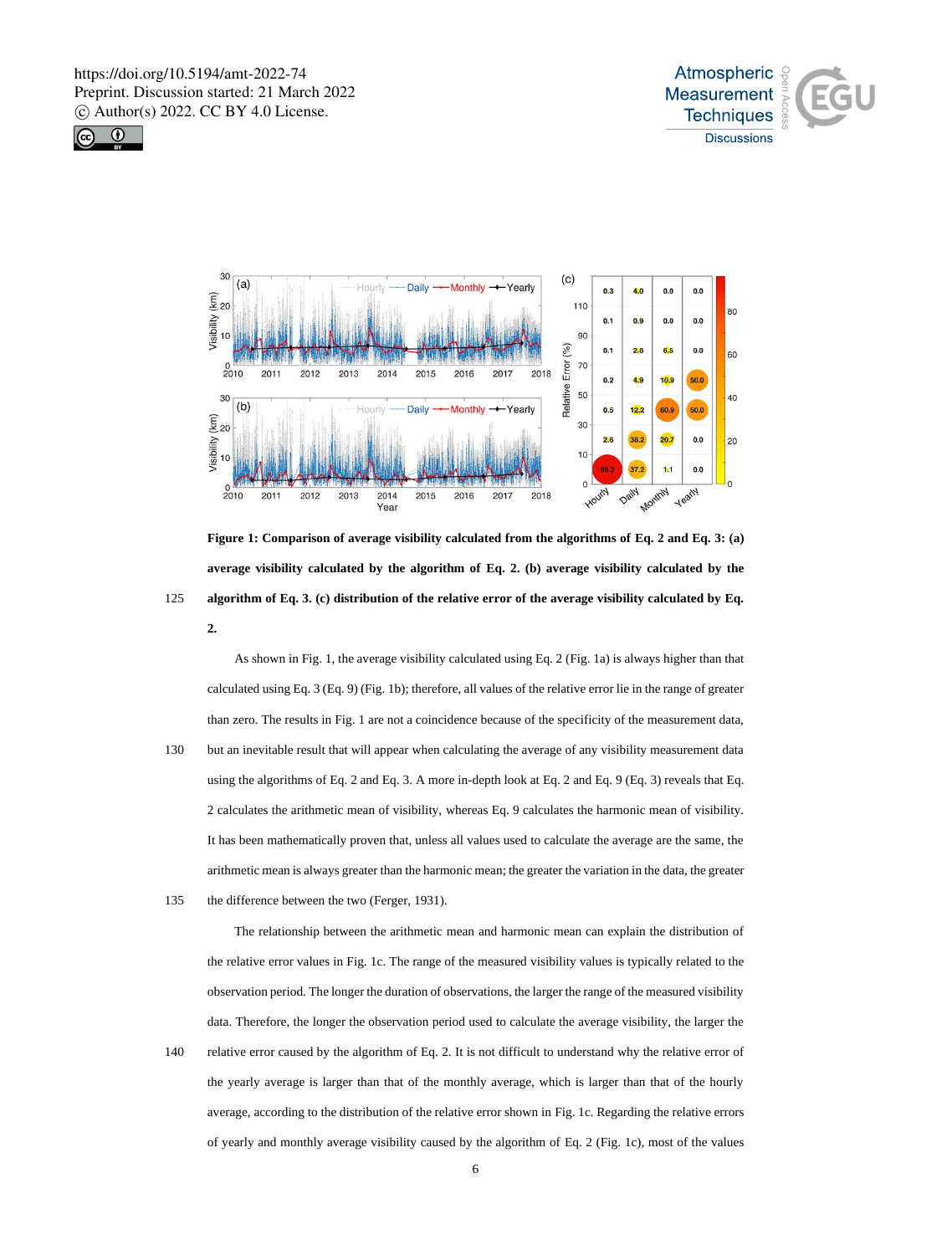



fall within the range of 30% to 70%, which is far greater than the typical range of measurement error of 145 visibility meters (WMO, 2018). Therefore, the error caused by the incorrect algorithm of Eq. 2 cannot be ignored. Regarding the relative error of hourly and daily average visibility, although most of the values are less than 30%, this does not mean that the average visibility can be calculated by the algorithm of Eq. 2 for short observation periods. Because sometimes the atmospheric visibility may change significantly in a short time, the relative error of the average visibility calculated by Eq. 2 is large over this time period. 150 The largest relative errors in Fig. 1c caused by the algorithm of Eq. 2 fall into this category.

The only way to conclude that the average relative error caused by Eq. 2 is sufficiently small to continue using this algorithm, despite knowing that Eq. 2 is incorrect for calculating the average visibility, would be to perform statistical analysis of a large amount of visibility data obtained from different sites at different times. However, to reject this conclusion, it is logically enough to be able to provide a counter

155 example. That is, the relative error range of the average visibility values calculated by Eq. 2 in this study (Fig. 1) is sufficient to show that the error in average visibility arising from the incorrect algorithm is not negligible.

# **4 Conclusions**

This study proves that the algorithm that has been used to calculate the average visibility is incorrect, 160 and proves that the error in average visibility caused by the incorrect algorithm is not negligible. On this basis, the correct visibility algorithm is proposed in this study. The average visibility has so far been calculated from the incorrect algorithm, which will not only artificially reduce the reliability of visibility data, but also affect the credibility and even the correctness of the conclusions reached in the previous studies using visibility data. Therefore, not only should the correct algorithm be used to calculate the 165 average visibility in the future, but also the past visibility data should be revised, as this will significantly increase the reliability of the visibility data and thus extend the range of applicability of the visibility data. In addition, the error in the algorithm for average visibility occurs because of inconsistencies between the measurement parameters and the target parameters. It cannot be excluded that similar problems occur in other instruments, so it is necessary to analyze the measurement principles of different 170 instruments to avoid the recurrence of such errors.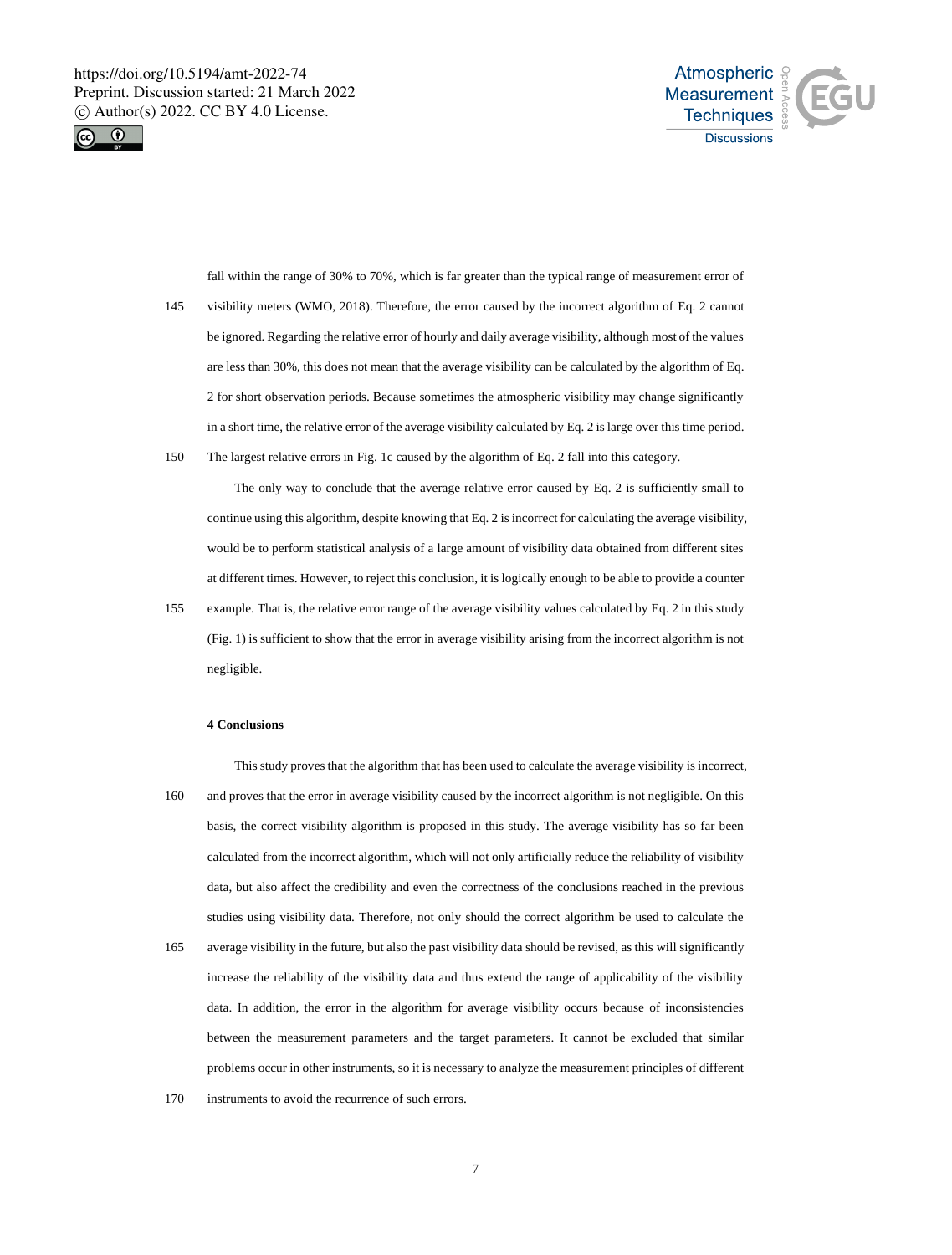



# **Acknowledgements**

This work was supported by the National Key Research and Development Program of China (No. 2019YFC0214604). We thank WeiWei Wang, Li Xia and Jiade Yan for offering visibility data and maintaining the observation site used in this study.

#### 175 **Data availability**

The data supporting the conclusions have been deposited in Zenodo (https://doi.org/10.5281/zenodo.5025882).

### **References**

An, Z., Huang, R.-J., Zhang, R., Tie, X., Li, G., Cao, J., Zhou, W., Shi, Z., Han, Y., Gu, Z., and Ji, Y.:

- 180 Severe haze in northern China: A synergy of anthropogenic emissions and atmospheric processes, Proc. Natl. Acad. Sci. U. S. A., 116, 8657–8666, doi:10.1073/pnas.1900125116, 2019. Ashley, W. S., Strader, S., Dziubla, D. C., and Haberlie, A.: Driving blind: Weather-related vision hazards and fatal motor vehicle crashes, B. Am. Meteorol. Soc., 96, 755–778, doi:10.1175/bams-d-14- 00026.1, 2015.
- 185 Che, H., Zhang, X., Li, Y., Zhou, Z., and Qu, J. J.: Horizontal visibility trends in China 1981–2005, Geophys. Res. Lett., 34, L24706, doi:10.1029/2007gl031450, 2007. Chen, L. H., Knutsen, S. F., Shavlik, D., Beeson, W. L., Petersen, F., Ghamsary, M., and Abbey, D.: The Association between Fatal Coronary Heart Disease and Ambient Particulate Air Pollution: Are Females at Greater Risk?, Environ. Health Perspect., 113, 1723-1729, doi: 10.1289/ehp.8190, 2005.
- 190 Cheng, Z., Wang, S., Jiang, J., Fu, Q., Chen, C., Xu, B., Yu, J., Fu, X., and Hao, J.: Long-term trend of haze pollution and impact of particulate matter in the Yangtze River Delta, China, Environ. Pollut., 182, 101–110, doi:https://doi.org/10.1016/j.envpol.2013.06.043, 2013. Debortoli, N. S., Clark, D. G., Ford, J. D., Sayles, J. S., and Diaconescu, E. P.: An integrative climate change vulnerability index for Arctic aviation and marine transportation, Nat. Commun., 10, 2596,
- 195 doi:10.1038/s41467-019-10347-1, 2019. Field, R. D., van der Werf, G. R., and Shen, S. S. P.: Human amplification of drought-induced biomass burning in Indonesia since 1960, Nat. Geosci., 2, 185–188, doi:10.1038/ngeo443, 2009.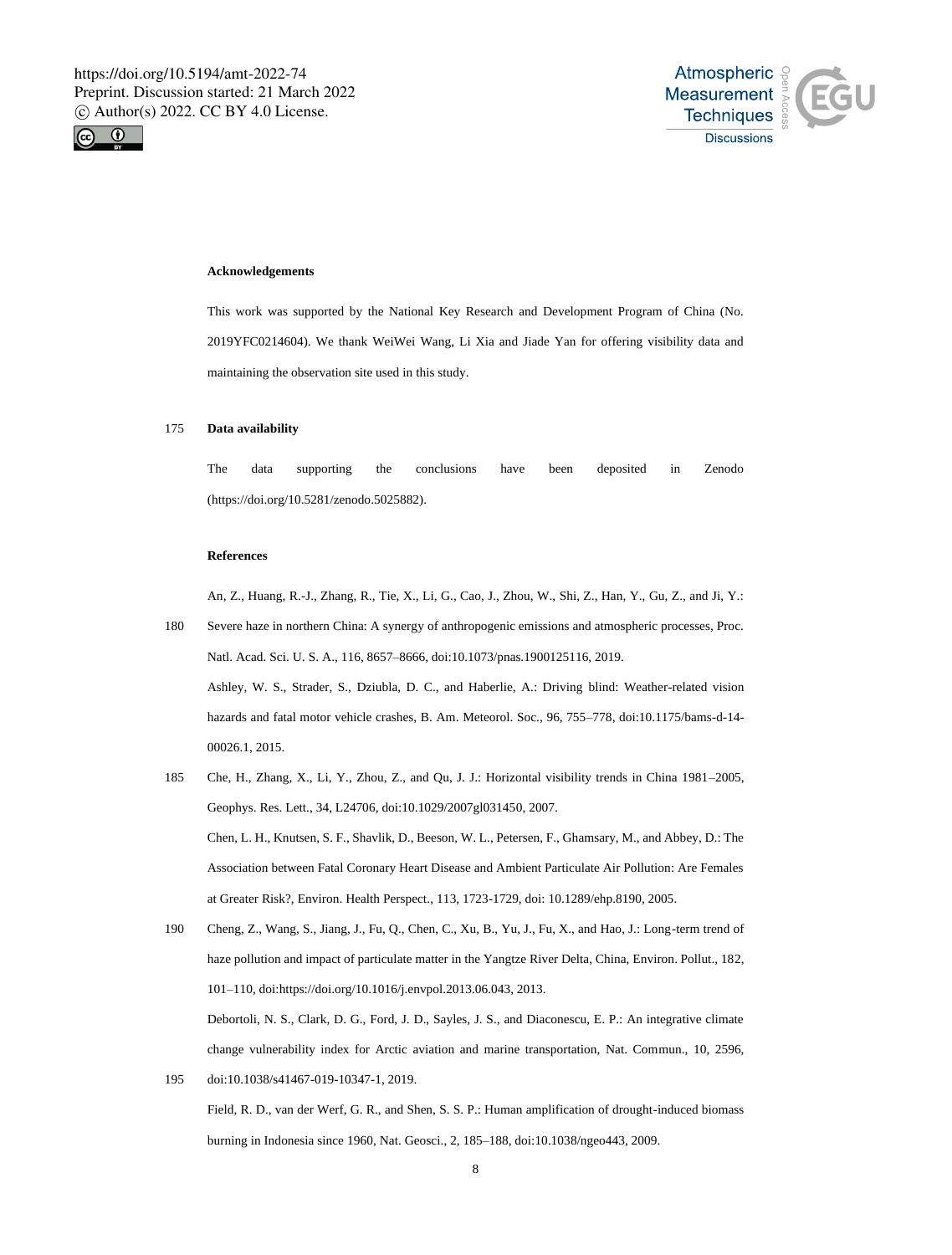



Gunthe, S. S., Liu, P., Panda, U., Raj, S. S., Sharma, A., Darbyshire, E., Reyes-Villegas, E., Allan, J., Chen, Y., Wang, X., Song, S., Pöhlker, M. L., Shi, L., Wang, Y., Kommula, S. M., Liu, T., Ravikrishna,

200 R., McFiggans, G., Mickley, L. J., Martin, S. T., Pöschl, U., Andreae, M. O., and Coe, H.: Enhanced aerosol particle growth sustained by high continental chlorine emission in India, Nat. Geosci., 14, 77–84, doi:10.1038/s41561-020-00677-x, 2021.

Herzegh, P., Wiener, G., Bateman, R., Cowie, J., and Black, J.: Data fusion enables better recognition of ceiling and visibility hazards in aviation, B. Am. Meteorol. Soc., 96, 526–532, doi:10.1175/bams-d-13-

205 00111.1, 2015.

Huang, W., Tan, J., Kan, H., Zhao, N., Song, W., Song, G., Chen, G., Jiang, L., Jiang, C., Chen, R., and Chen, B.: Visibility, air quality and daily mortality in Shanghai, China, Sci. Total Environ., 407, 3295– 3300, doi:https://doi.org/10.1016/j.scitotenv.2009.02.019, 2009.

Kessner, A. L., Wang, J., Levy, R. C., and Colarco, P. R.: Remote sensing of surface visibility from

210 space: A look at the United States East Coast, Atmos. Environ., 81, 136–147, doi:https://doi.org/10.1016/j.atmosenv.2013.08.050, 2013. Koschmieder, H.: Theorie der horizontalen sichtweite, Beiträge zur Physik der freien Atmosphäre, Meteorol. Z., 12, 33–55, 1924.

Laden, F., Schwartz, J., Speizer, F. E., and Dockery, D. W.: Reduction in fine particulate air pollution

215 and mortality, Am. J. Respir. Crit. Care Med., 173, 667–672, doi:10.1164/rccm.200503-443OC, 2006. Li, Y., Guan, D., Tao, S., Wang, X., and He, K.: A review of air pollution impact on subjective wellbeing: Survey versus visual psychophysics, J. Clean. Prod., 184, 959–968, doi:https://doi.org/10.1016/j.jclepro.2018.02.296, 2018.

Peng, Y., Abdel-Aty, M., Shi, Q., and Yu, R.: Assessing the impact of reduced visibility on traffic crash

- 220 risk using microscopic data and surrogate safety measures, Transp. Res. C-Emer., 74, 295–305, doi:https://doi.org/10.1016/j.trc.2016.11.022, 2017. Pitchford, M., Malm, W., Schichtel, B., Kumar, N., Lowenthal, D., and Hand, J.: Revised algorithm for estimating light extinction from IMPROVE particle speciation data, J. Air Waste Manag. Assoc., 57, 1326–1336, doi:10.3155/1047-3289.57.11.1326, 2007.
- 225 Rosenfeld, D., Dai, J., Yu, X., Yao, Z., Xu, X., Yang, X., and Du, C.: Inverse relations between amounts of air pollution and orographic precipitation, Science, 315, 1396–1398, doi:10.1126/science.1137949, 2007.